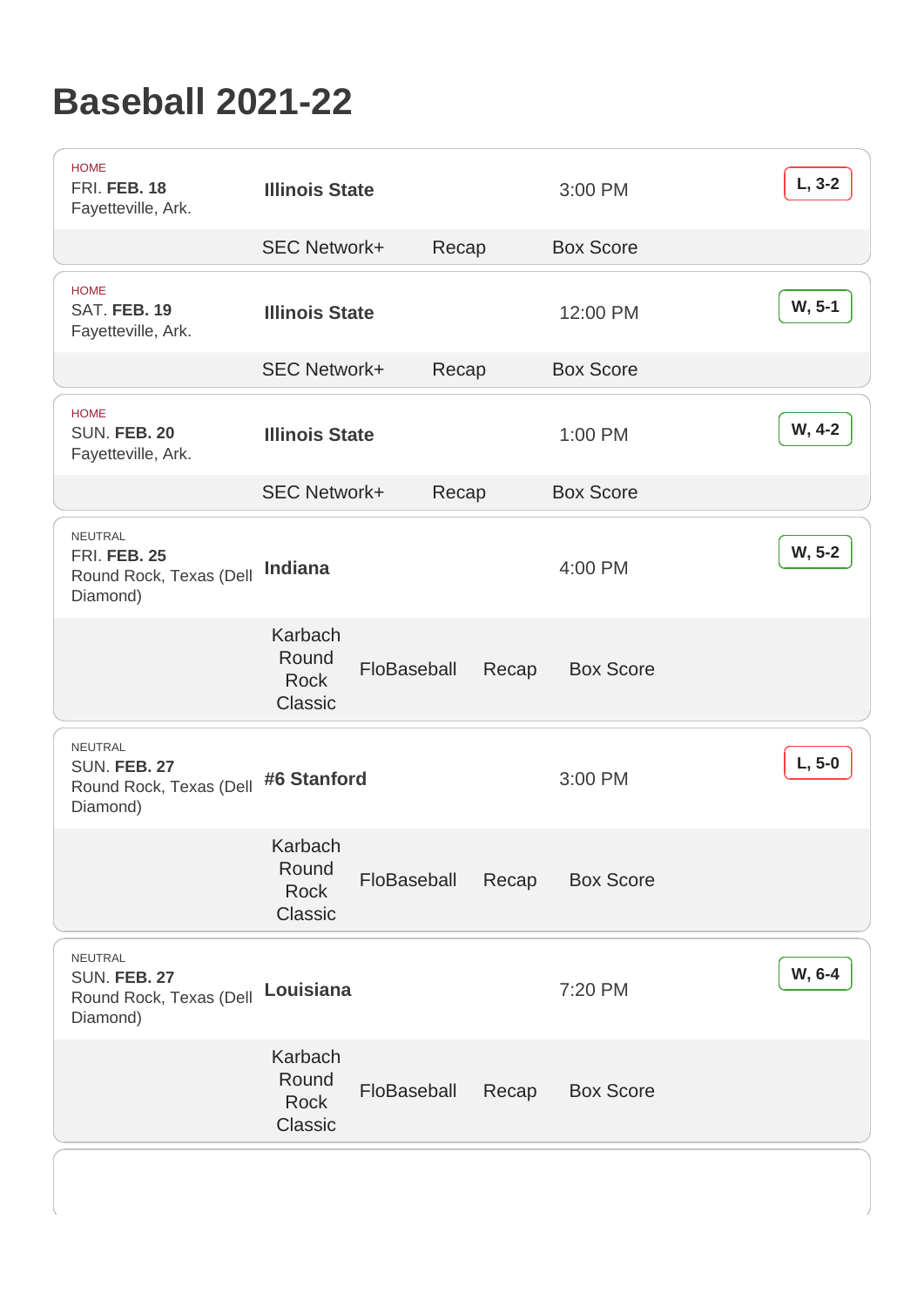| <b>HOME</b><br>WED. MAR. 2<br>Fayetteville, Ark.  | Omaha               |       | 3:00 PM          | W, 15-3     |
|---------------------------------------------------|---------------------|-------|------------------|-------------|
|                                                   | <b>SEC Network+</b> | Recap | <b>Box Score</b> |             |
| <b>HOME</b><br>FRI. MAR. 4<br>Fayetteville, Ark.  | Southeastern        |       | 3:00 PM          | $L, 7-3$    |
|                                                   | <b>SEC Network+</b> | Recap | <b>Box Score</b> |             |
| <b>HOME</b><br>SAT. MAR. 5<br>Fayetteville, Ark.  | Southeastern (DH)   |       | 12:00 PM         | W, 4-2      |
|                                                   | <b>SEC Network+</b> | Recap | <b>Box Score</b> |             |
| <b>HOME</b><br>SAT. MAR. 5<br>Fayetteville, Ark.  | Southeastern (DH)   |       | 3:30 PM          | W, 11-1 (8) |
|                                                   | <b>SEC Network+</b> | Recap | <b>Box Score</b> |             |
| <b>HOME</b><br>THU. MAR. 10<br>Fayetteville, Ark. | UIC (DH)            |       | 12:00 PM         | W, 12-4     |
|                                                   | <b>SEC Network+</b> | Recap | <b>Box Score</b> |             |
| <b>HOME</b><br>THU. MAR. 10<br>Fayetteville, Ark. | UIC (DH)            |       | 3:45 PM          | W, 5-4      |
|                                                   | <b>SEC Network+</b> | Recap | <b>Box Score</b> |             |
| <b>HOME</b><br>SAT. MAR. 12<br>Fayetteville, Ark. | <b>UIC</b>          |       | 2:00 PM          | W, 10-1     |
|                                                   | <b>SEC Network+</b> | Recap | <b>Box Score</b> |             |
| <b>HOME</b><br>SUN. MAR. 13<br>Fayetteville, Ark. | <b>UIC</b>          |       | 12:30 PM         | W, 10-8     |
|                                                   | <b>SEC Network+</b> | Recap | <b>Box Score</b> |             |
| <b>HOME</b><br>TUE. MAR. 15<br>Fayetteville, Ark. | Grambling           |       | 6:30 PM          | W, 14-1 (8) |
|                                                   | <b>SEC Network+</b> | Recap | <b>Box Score</b> |             |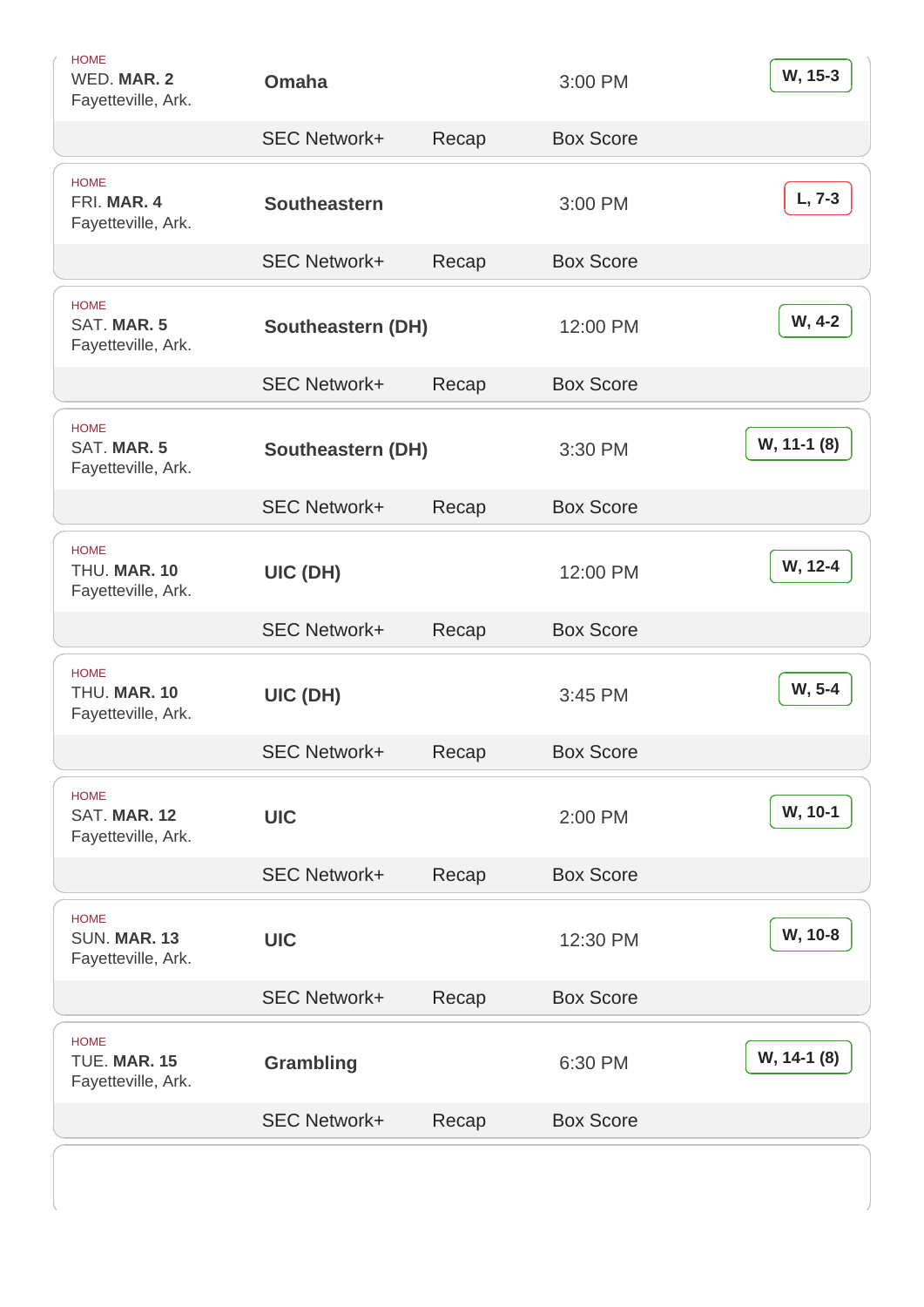| <b>HOME</b><br>WED. MAR. 16<br>Fayetteville, Ark. | Grambling           |         | 4:00 PM          | W, 13-3 (8) |
|---------------------------------------------------|---------------------|---------|------------------|-------------|
|                                                   | <b>SEC Network+</b> | Recap   | <b>Box Score</b> |             |
| <b>HOME</b><br>FRI. MAR. 18<br>Fayetteville, Ark. | Kentucky            |         | 6:30 PM          | W, 6-2      |
|                                                   | <b>SEC Network+</b> | Recap   | <b>Box Score</b> |             |
| <b>HOME</b><br>SAT. MAR. 19<br>Fayetteville, Ark. | Kentucky            |         | 6:30 PM          | W, 9-3      |
|                                                   | <b>SEC Network+</b> | Recap   | <b>Box Score</b> |             |
| <b>HOME</b><br>SUN. MAR. 20<br>Fayetteville, Ark. | Kentucky            |         | 12:00 PM         | W, 3-1      |
|                                                   | <b>SEC Network+</b> | Recap   | <b>Box Score</b> |             |
| <b>NEUTRAL</b><br>WED. MAR. 23                    | Omaha               |         | 3:00 PM          | Canceled    |
| Kansas City, Mo.<br>(Kauffman Stadium)            |                     |         |                  |             |
|                                                   |                     | YurView |                  |             |
| AWAY<br><b>FRI. MAR. 25</b><br>Columbia, Mo.      | at Missouri         |         | 6:00 PM          | W, 7-5      |
|                                                   | <b>SEC Network+</b> | Recap   | <b>Box Score</b> |             |
| <b>AWAY</b><br>SAT. MAR. 26<br>Columbia, Mo.      | at Missouri         |         | 2:00 PM          | $L, 7-5$    |
|                                                   | <b>SEC Network</b>  | Recap   | <b>Box Score</b> |             |
| AWAY<br><b>SUN. MAR. 27</b><br>Columbia, Mo.      | at Missouri         |         | 1:00 PM          | W, 6-4      |
|                                                   | <b>SEC Network+</b> | Recap   | <b>Box Score</b> |             |
| <b>HOME</b><br>TUE. MAR. 29<br>Fayetteville, Ark. | <b>Little Rock</b>  |         | 6:30 PM          | W, 16-8     |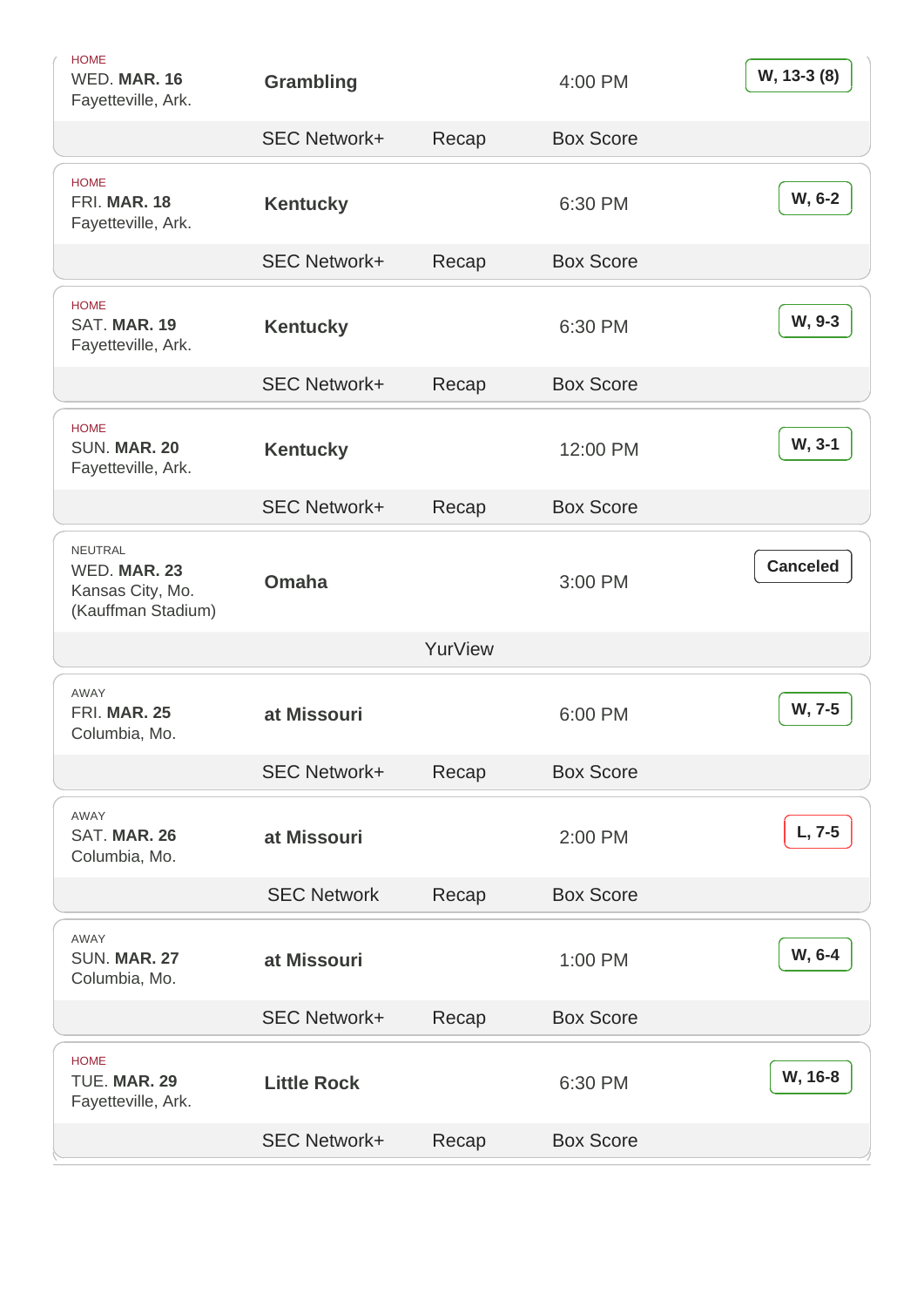| <b>HOME</b><br>WED. MAR. 30<br>Fayetteville, Ark.        | <b>Little Rock</b>  |                     | 4:00 PM          | Canceled     |
|----------------------------------------------------------|---------------------|---------------------|------------------|--------------|
|                                                          |                     | <b>SEC Network+</b> |                  |              |
| <b>HOME</b><br>FRI. APR. 1<br>Fayetteville, Ark.         | Mississippi State   |                     | 6:00 PM          | W, 8-1       |
|                                                          | <b>SEC Network</b>  | Recap               | <b>Box Score</b> |              |
| <b>HOME</b><br>SAT. APR. 2<br>Fayetteville, Ark.         | Mississippi State   |                     | 6:30 PM          | W, 12-5      |
|                                                          | <b>SEC Network+</b> | Recap               | <b>Box Score</b> |              |
| <b>HOME</b><br>SUN, APR. 3<br>Fayetteville, Ark.         | Mississippi State   |                     | 2:00 PM          | $L, 5-3(12)$ |
|                                                          | <b>SEC Network+</b> | Recap               | <b>Box Score</b> |              |
| <b>HOME</b><br>TUE. APR. 5<br>Fayetteville, Ark.         | <b>UCA</b>          |                     | 6:00 PM          | W, 21-9      |
|                                                          | <b>SEC Network+</b> | Recap               | <b>Box Score</b> |              |
| AWAY<br>THU. APR. 7<br>Gainesville, Fla.                 | at Florida          |                     | 5:00 PM          | W, 8-1       |
|                                                          | <b>SEC Network</b>  | Recap               | <b>Box Score</b> |              |
| <b>AWAY</b><br>FRI. APR. 8<br>Gainesville, Fla.          | at Florida          |                     | 5:30 PM          | $L, 7-2$     |
|                                                          | <b>SEC Network+</b> | Recap               | <b>Box Score</b> |              |
| AWAY<br>SAT. APR. 9<br>Gainesville, Fla.                 | at Florida          |                     | 12:00 PM         | L, 9-7       |
|                                                          | <b>SEC Network+</b> | Recap               | <b>Box Score</b> |              |
| <b>HOME</b><br><b>TUE. APR. 12</b><br>Fayetteville, Ark. | UAPB (DH)           |                     | 3:00 PM          | W, 15-0 (7)  |
|                                                          | <b>SEC Network+</b> | Recap               | <b>Box Score</b> |              |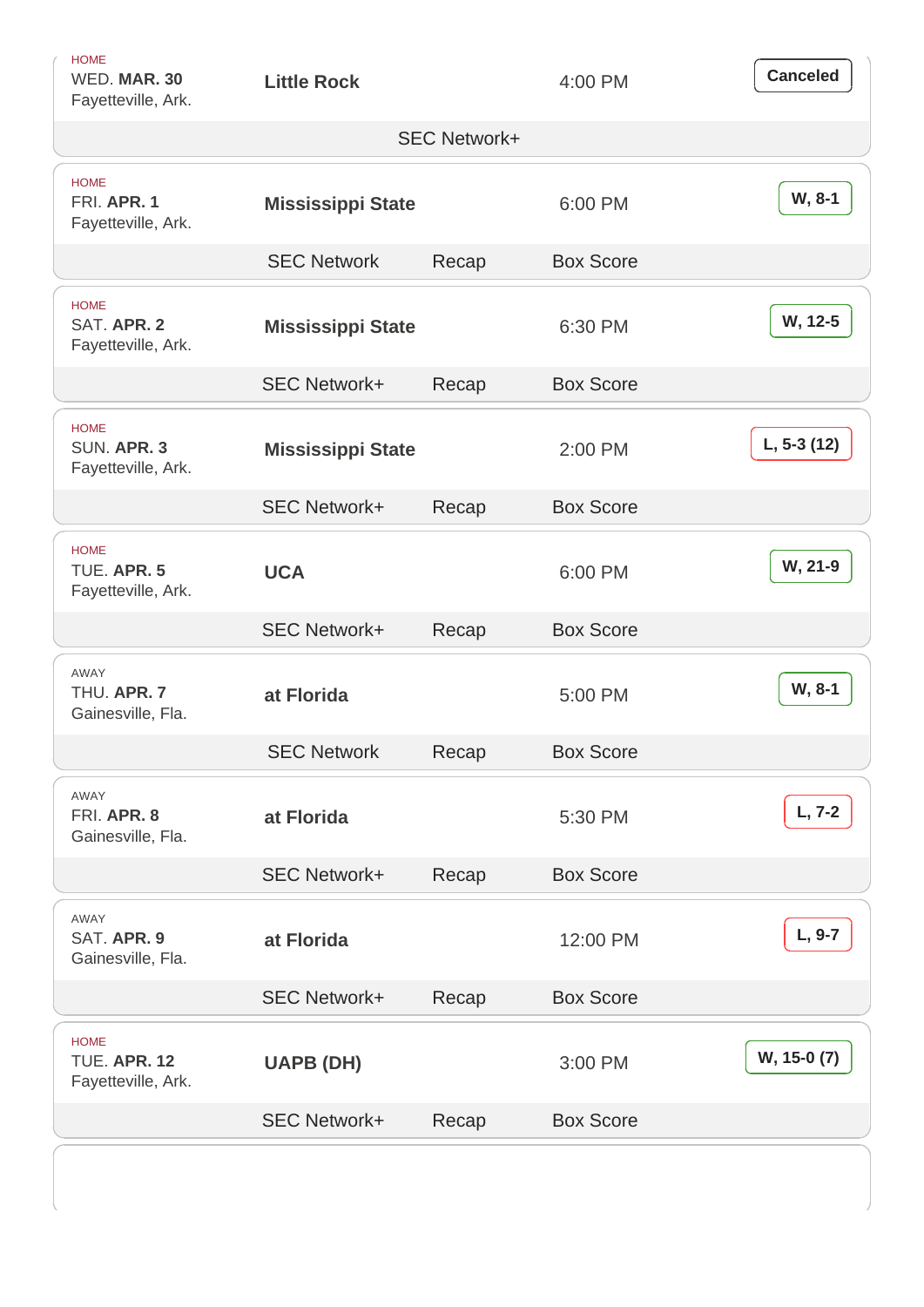| <b>HOME</b><br>TUE. APR. 12<br>Fayetteville, Ark.            | UAPB (DH)             |       | 6:00 PM          | W, 6-0 (7) |
|--------------------------------------------------------------|-----------------------|-------|------------------|------------|
|                                                              | <b>SEC Network+</b>   | Recap | <b>Box Score</b> |            |
| <b>HOME</b><br>THU. APR. 14<br>Fayetteville, Ark.            | #15 LSU               |       | 6:30 PM          | W, 5-4     |
|                                                              | <b>SEC Network+</b>   | Recap | <b>Box Score</b> |            |
| <b>HOME</b><br><b>FRI. APR. 15</b><br>Fayetteville, Ark.     | #15 LSU               |       | 5:00 PM          | W, 4-0     |
|                                                              | <b>SEC Network</b>    | Recap | <b>Box Score</b> |            |
| <b>HOME</b><br><b>SAT. APR. 16</b><br>Fayetteville, Ark.     | #15 LSU               |       | 2:00 PM          | W, 6-2     |
|                                                              | <b>SEC Network+</b>   | Recap | <b>Box Score</b> |            |
| <b>HOME</b><br><b>TUE. APR. 19</b><br>Fayetteville, Ark.     | <b>Arkansas State</b> |       | 6:30 PM          | W, 10-1    |
|                                                              | <b>SEC Network+</b>   | Recap | <b>Box Score</b> |            |
| <b>HOME</b><br>WED, APR, 20<br>Fayetteville, Ark.            | <b>Arkansas State</b> |       | 4:00 PM          | W, 10-3    |
|                                                              | <b>SEC Network+</b>   | Recap | <b>Box Score</b> |            |
| AWAY<br><b>FRI. APR. 22</b><br><b>College Station, Texas</b> | at Texas A&M          |       | 7:30 PM          | $L, 2-1$   |
|                                                              | <b>SEC Network</b>    | Recap | <b>Box Score</b> |            |
| AWAY<br>SAT. APR. 23<br><b>College Station, Texas</b>        | at Texas A&M          |       | 2:00 PM          | W, 3-1     |
|                                                              | <b>SEC Network+</b>   | Recap | <b>Box Score</b> |            |
| AWAY<br>SUN. APR. 24<br><b>College Station, Texas</b>        | at Texas A&M          |       | 1:00 PM          | L, 11-10   |
|                                                              |                       |       |                  |            |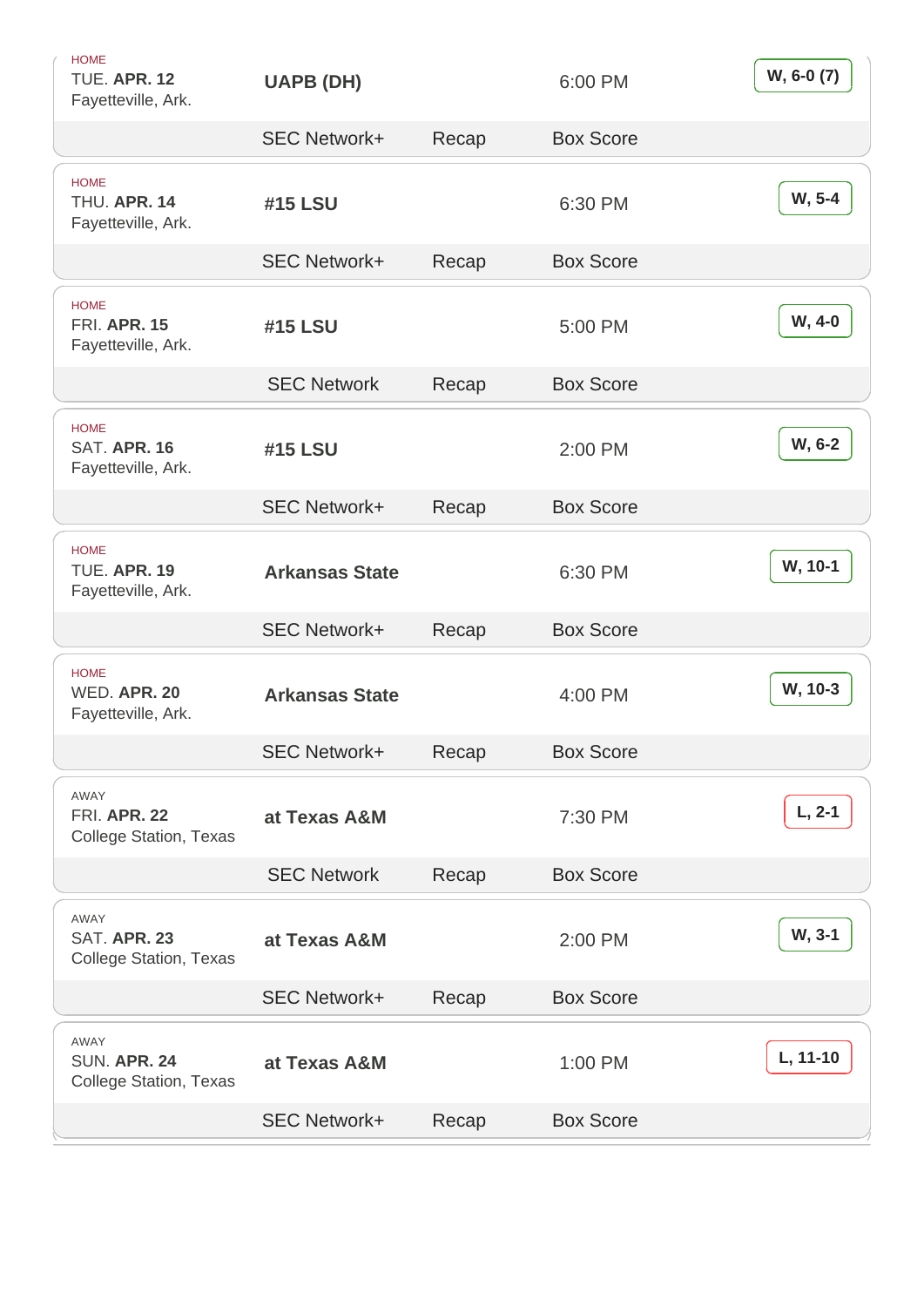NEUTRAL TUE. APR. 26 North Little Rock, Ark. (Dickey-Stephens Park)

UCA 6:00 PM

[W, 2-1 \(10\)](https://arkansasrazorbacks.com/stats/baseball/2022/ARK41.pdf)

|                                                          | Recap                 |       | <b>Box Score</b> |             |
|----------------------------------------------------------|-----------------------|-------|------------------|-------------|
| <b>HOME</b><br><b>FRI. APR. 29</b><br>Fayetteville, Ark. | <b>Ole Miss</b>       |       | 6:30 PM          | $L, 4-2$    |
|                                                          | <b>SEC Network+</b>   | Recap | <b>Box Score</b> |             |
| <b>HOME</b><br>SAT. APR. 30<br>Fayetteville, Ark.        | <b>Ole Miss</b>       |       | 7:00 PM          | W, 6-3      |
|                                                          | ESPN <sub>2</sub>     | Recap | <b>Box Score</b> |             |
| <b>HOME</b><br>SUN. MAY. 1<br>Fayetteville, Ark.         | <b>Ole Miss</b>       |       | 12:00 PM         | W, 4-3      |
|                                                          | <b>ESPN</b>           | Recap | <b>Box Score</b> |             |
| <b>HOME</b><br>TUE. MAY. 3<br>Fayetteville, Ark.         | <b>Missouri State</b> |       | 6:30 PM          | $L, 6-4$    |
|                                                          | <b>SEC Network+</b>   | Recap | <b>Box Score</b> |             |
| <b>AWAY</b><br>FRI. MAY. 6<br>Auburn, Ala.               | at #19 Auburn         |       | 7:00 PM          | W, 11-8     |
|                                                          | <b>SEC Network+</b>   | Recap | <b>Box Score</b> |             |
| AWAY<br>SAT. MAY. 7<br>Auburn, Ala.                      | at #19 Auburn         |       | 4:30 PM          | $L, 5-3$    |
|                                                          | <b>SEC Network</b>    | Recap | <b>Box Score</b> |             |
| <b>AWAY</b><br>SUN, MAY, 8<br>Auburn, Ala.               | at #19 Auburn         |       | 1:00 PM          | W, 7-4      |
|                                                          | <b>SEC Network+</b>   | Recap | <b>Box Score</b> |             |
| <b>HOME</b><br>FRI. MAY. 13<br>Fayetteville, Ark.        | #24 Vanderbilt        |       | 6:30 PM          | L, 9-6 (10) |
|                                                          | <b>SEC Network+</b>   | Recap | <b>Box Score</b> |             |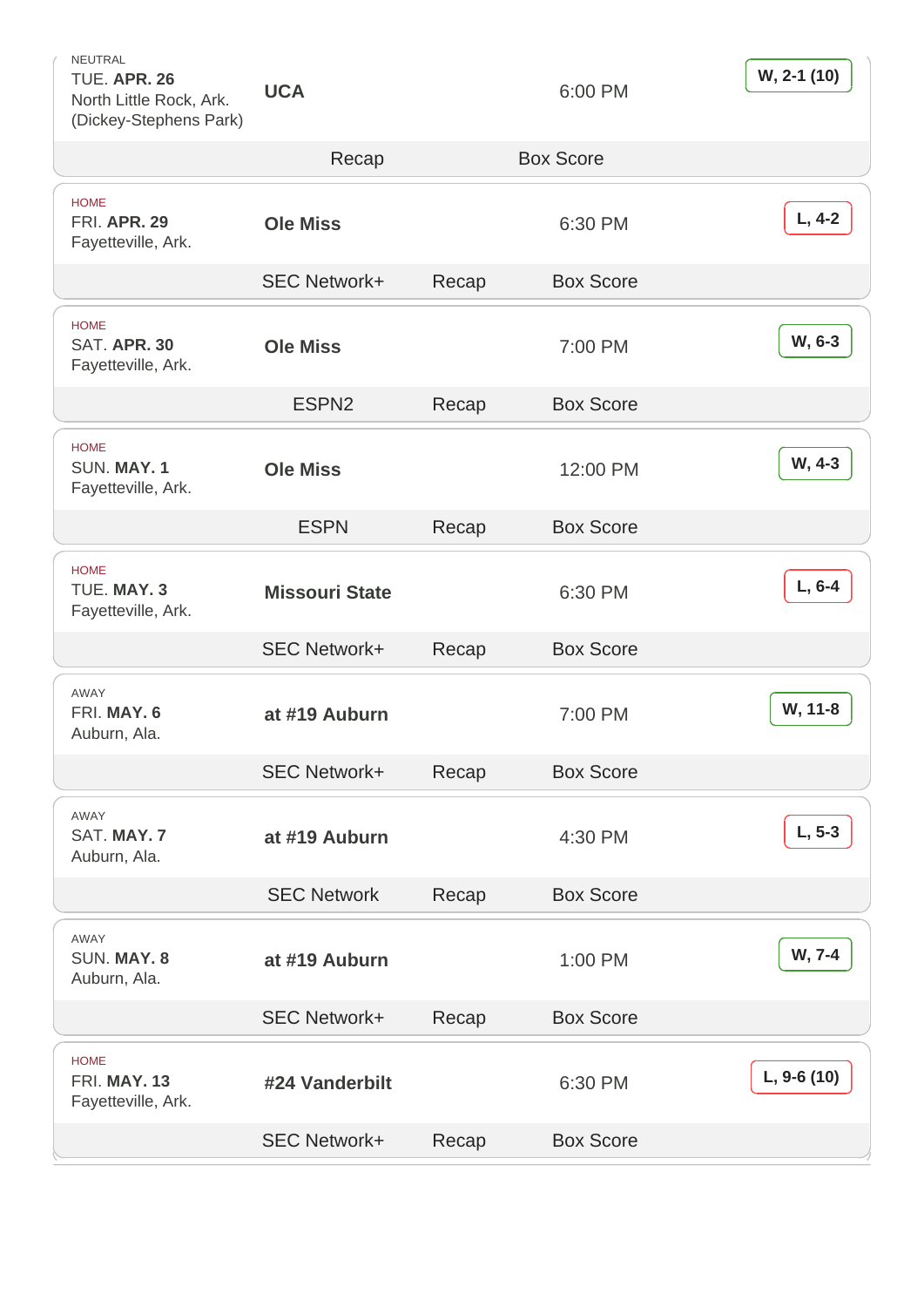| <b>HOME</b><br>SAT. MAY. 14<br>Fayetteville, Ark.                | #24 Vanderbilt           |                              |       | 6:30 PM          | W, 11-6      |
|------------------------------------------------------------------|--------------------------|------------------------------|-------|------------------|--------------|
|                                                                  | <b>SEC Network+</b>      | Recap                        |       | <b>Box Score</b> |              |
| <b>HOME</b><br><b>SUN. MAY. 15</b><br>Fayetteville, Ark.         | #24 Vanderbilt           |                              |       | 3:30 PM          | $L, 5-0 (7)$ |
|                                                                  | <b>SEC Network+</b>      | Recap                        |       | <b>Box Score</b> |              |
| <b>AWAY</b><br>THU, MAY, 19<br>Tuscaloosa, Ala.                  | at Alabama               |                              |       | 6:00 PM          | W, 7-3       |
|                                                                  | <b>SEC Network+</b>      | Recap                        |       | <b>Box Score</b> |              |
| <b>AWAY</b><br>FRI. MAY. 20<br>Tuscaloosa, Ala.                  | at Alabama               |                              |       | 7:00 PM          | $L, 8-6$     |
|                                                                  | <b>SEC Network</b>       | Recap                        |       | <b>Box Score</b> |              |
| <b>AWAY</b><br>SAT. MAY. 21<br>Tuscaloosa, Ala.                  | at Alabama               |                              |       | 1:00 PM          | L, 18-5      |
|                                                                  | <b>SEC Network+</b>      | Recap                        |       | <b>Box Score</b> |              |
| NEUTRAL<br>WED. MAY. 25<br>Hoover, Ala. (The<br>Hoover Met)      | Alabama                  |                              |       | 4:30 PM          | $L, 4-3$     |
|                                                                  | <b>SEC</b><br>Tournament | <b>SEC</b><br><b>Network</b> | Recap | <b>Box Score</b> |              |
| NEUTRAL<br>FRI. MAY. 27<br>Hoover, Ala. (The<br>Hoover Met)      | Florida                  |                              |       | 9:30 AM          | $L, 7-5$     |
|                                                                  | <b>SEC</b><br>Tournament | <b>SEC</b><br><b>Network</b> | Recap | <b>Box Score</b> |              |
| NEUTRAL<br>FRI. JUN. 3<br>Stillwater, Okla. (O'Brate<br>Stadium) | <b>Grand Canyon</b>      |                              |       | 12:00 PM         | W, 7-1       |
|                                                                  | <b>NCAA</b>              | <b>SEC</b>                   |       |                  |              |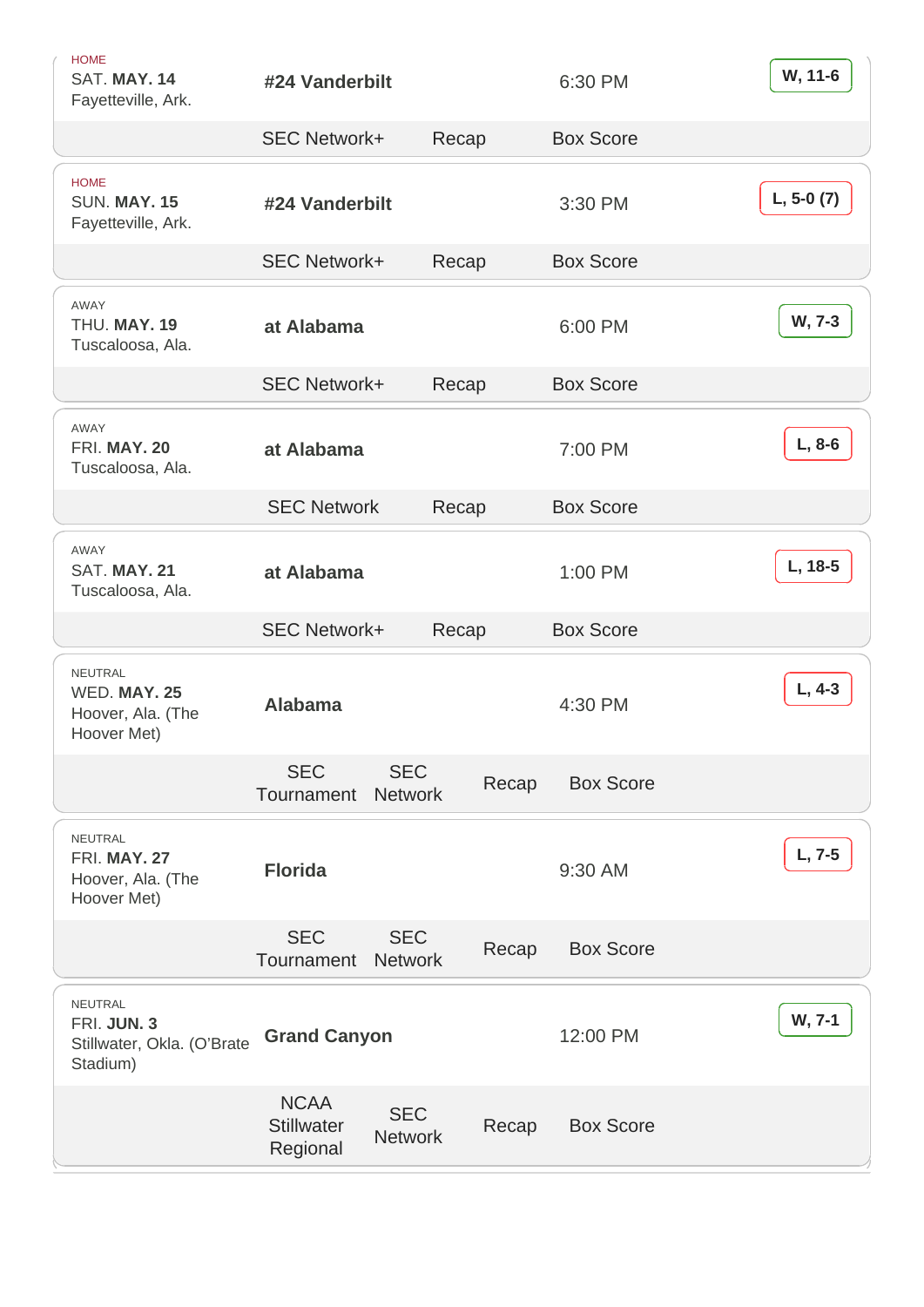| AWAY<br>SAT. JUN. 4<br>Stillwater, Okla. (O'Brate<br>Stadium)                 | at #6 Oklahoma State                                   |                   |       | 6:00 PM          | W, 20-12      |
|-------------------------------------------------------------------------------|--------------------------------------------------------|-------------------|-------|------------------|---------------|
|                                                                               | <b>NCAA</b><br><b>Stillwater</b><br>Regional           | ESPN+             | Recap | <b>Box Score</b> |               |
| <b>AWAY</b><br>SUN. JUN. 5<br>Stillwater, Okla. (O'Brate<br>Stadium)          | at #6 Oklahoma State                                   |                   |       | 6:16 PM          | L, 14-10 (10) |
|                                                                               | <b>NCAA</b><br><b>Stillwater</b><br>Regional           | ESPN+             | Recap | <b>Box Score</b> |               |
| <b>AWAY</b><br>MON. JUN. 6<br>Stillwater, Okla. (O'Brate<br>Stadium)          | at #6 Oklahoma State                                   |                   |       | 6:00 PM          | W, 7-3        |
|                                                                               | <b>NCAA</b><br><b>Stillwater</b><br>Regional           | ESPN <sub>2</sub> | Recap | <b>Box Score</b> |               |
| AWAY<br>SAT. JUN. 11<br>Chapel Hill, N.C.<br>(Boshamer Stadium)               | at #11 North Carolina                                  |                   |       | 10:00 AM         | W, 4-1        |
|                                                                               | <b>NCAA</b><br><b>Chapel Hill</b><br>Super<br>Regional | <b>ESPN</b>       | Recap | <b>Box Score</b> |               |
| <b>AWAY</b><br><b>SUN. JUN. 12</b><br>Chapel Hill, N.C.<br>(Boshamer Stadium) | at #11 North Carolina                                  |                   |       | 12:00 PM         | W, 4-3        |
|                                                                               | <b>NCAA</b><br><b>Chapel Hill</b><br>Super<br>Regional | ESPN <sub>2</sub> | Recap | <b>Box Score</b> |               |
| NEUTRAL<br>SAT. JUN. 18<br>Omaha, Neb. (Charles<br>Schwab Field Omaha)        | #2 Stanford                                            |                   |       | 1:00 PM          | W, 17-2       |
|                                                                               | College<br>World<br><b>Series</b>                      | <b>ESPN</b>       | Recap | <b>Box Score</b> |               |